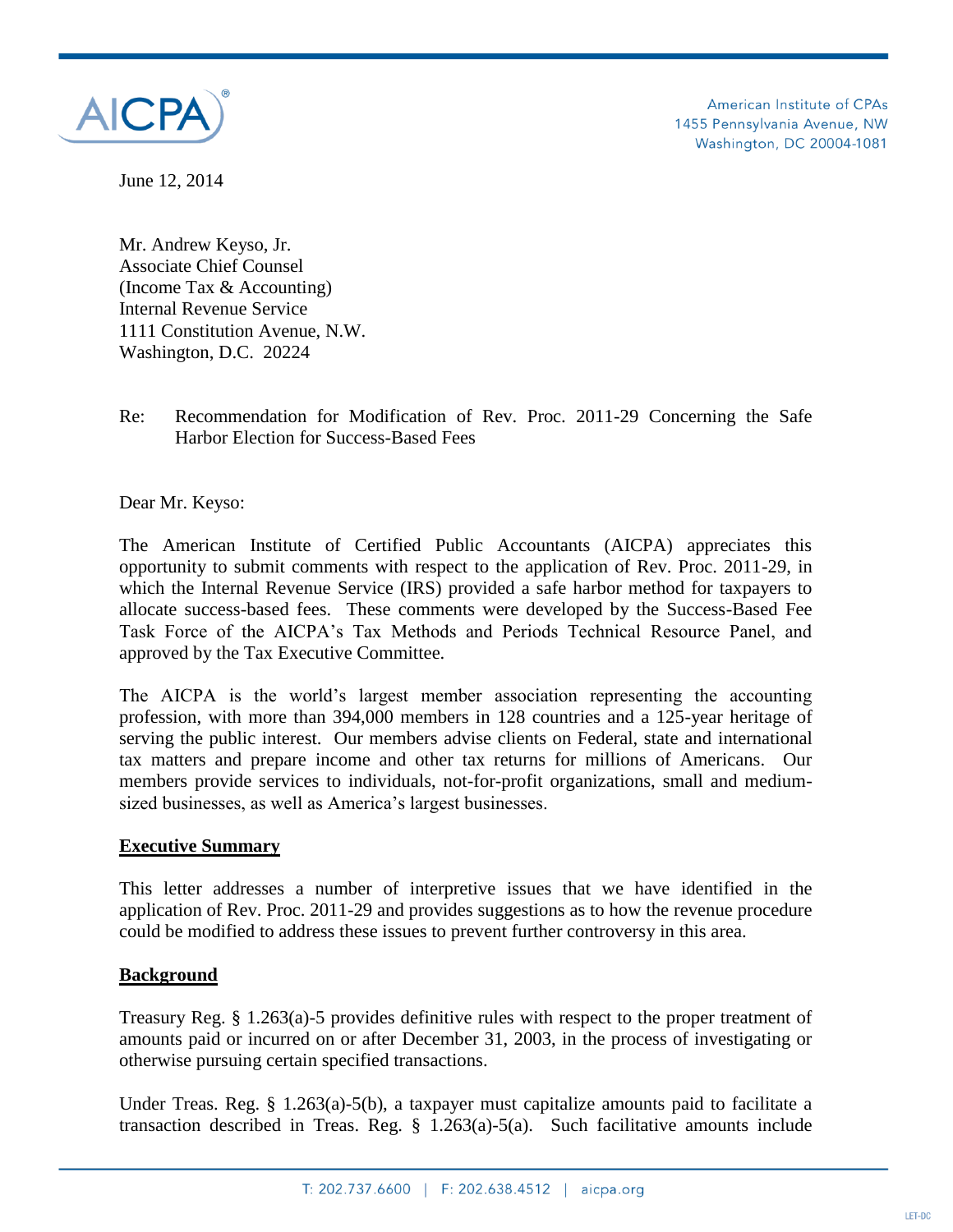Mr. Andrew Keyso, Jr. June 12, 2014 Page 2 of 9

certain amounts expended in the process of investigating or otherwise pursuing a transaction.

Treasury Reg. § 1.263(a)-5(e) provides that in the case of a covered transaction (described below), a taxpayer is not required to capitalize costs incurred before the earlier of (i) the date on which a letter of intent, exclusivity agreement, or similar written communication is executed by representatives of the acquirer and the target, or (ii) the date on which the material terms of the transaction are authorized or approved by the taxpayer's board of directors, (the "bright-line date") to the extent such costs are not inherently facilitative costs.

A covered transaction, as defined in Treas. Reg. § 1.263(a)-5(e)(3), includes the following transactions: a taxable acquisition by the taxpayer of assets that constitute a trade or business; a taxable acquisition of an ownership interest in a business entity if, immediately after the acquisition, the acquirer and the target are related within the meaning of section 267(b) or 707(b); or a reorganization described in section  $368(a)(1)(A)$ , (B), or (C) or a reorganization described in section  $368(a)(1)(D)$  in which stock or securities of the corporation to which the assets are transferred are distributed in a transaction which qualifies under section 354 or 356.

Notwithstanding the rules above, Treas. Reg. § 1.263(a)-5(f) provides that an amount paid that is contingent on the successful closing of a transaction described in Treas. Reg. § 1.263(a)-5(a) is an amount paid to facilitate the transaction except to the extent the taxpayer maintains sufficient documentation to establish that a portion of the fee is allocable to activities that do not facilitate the transaction.

Subsequent to the issuance of the final regulations in 2003, there was significant controversy between IRS examining agents and taxpayers as to what constituted "sufficient documentation" to support an allocation of a success-based fee between facilitative and nonfacilitative activities. On January 10, 2007, the AICPA submitted comments requesting that the IRS and Department of the Treasury (Treasury) publish guidance clarifying the documentation requirements under Treas. Reg. § 1.263(a)-5(f) and alternatively consider providing a safe harbor for success-based fees as a means of resolving and avoiding further controversy in this area. $<sup>1</sup>$ </sup>

On April 8, 2011, the IRS and Treasury published Rev. Proc. 2011-29, which creates a safeharbor election for taxpayers seeking to allocate success-based fees between facilitative and non-facilitative amounts for "covered transactions" described in Treas. Reg. § 1.263(a)- 5(e)(3). This safe harbor states that, in lieu of providing the required documentation specified in Treas. Reg. § 1.263(a)-5(f), taxpayers may use a simplified, percentage-based allocation for determining which portion of success-based transaction costs must be capitalized because they facilitate the transaction and which portion may be treated as not facilitating the transaction. Subsequent to the issuance of Rev. Proc. 2011-29, the IRS

<sup>1</sup>See

[http://www.aicpa.org/Advocacy/Tax/TaxMethodsPeriods/DownloadableDocuments/final\\_success](http://www.aicpa.org/Advocacy/Tax/TaxMethodsPeriods/DownloadableDocuments/final_success-based_comments_1_10_07.doc)[based\\_comments\\_1\\_10\\_07.doc.](http://www.aicpa.org/Advocacy/Tax/TaxMethodsPeriods/DownloadableDocuments/final_success-based_comments_1_10_07.doc)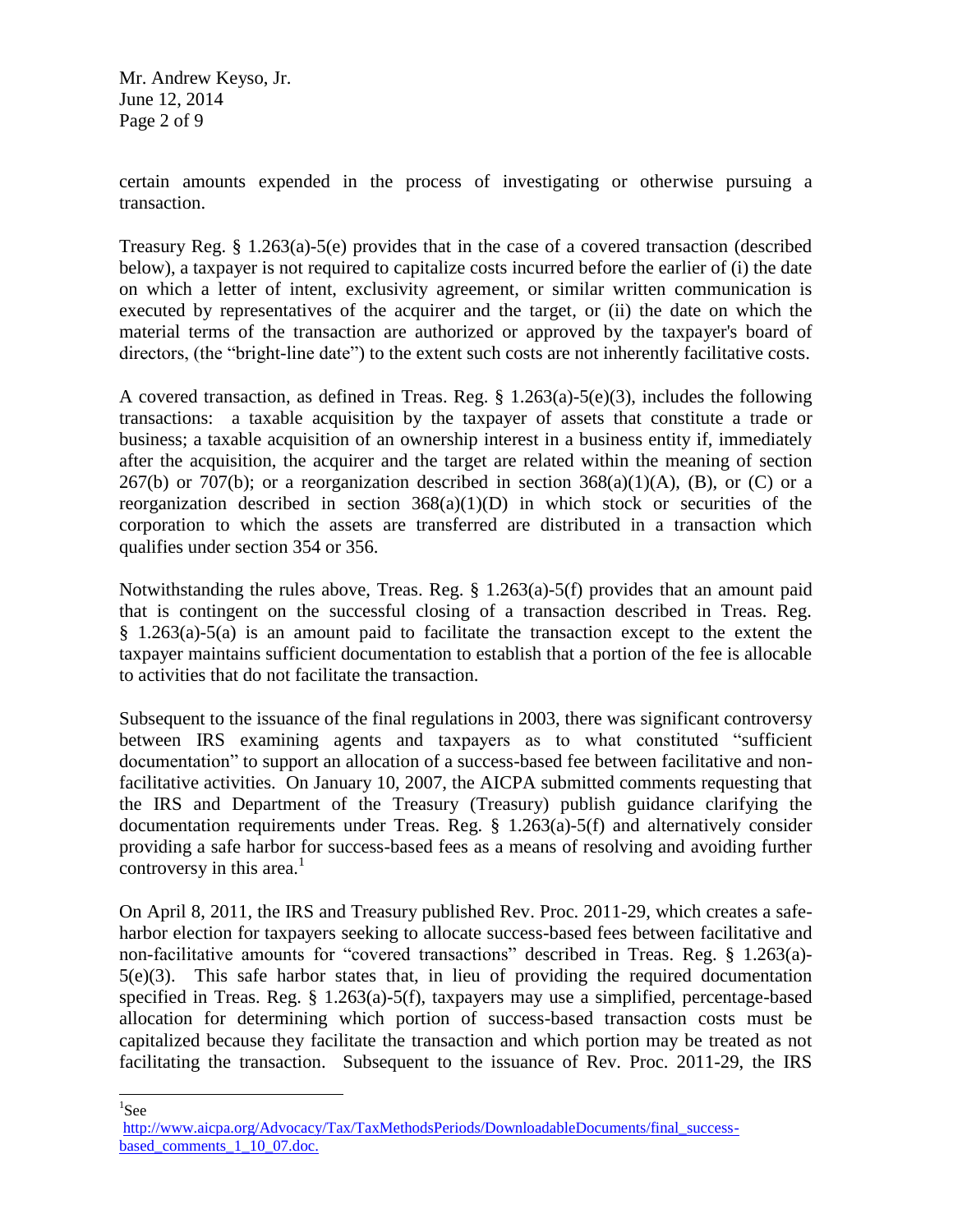Mr. Andrew Keyso, Jr. June 12, 2014 Page 3 of 9

Large Business and International (LB&I) Division on July 28, 2011, issued a directive (LB&I 04-0511-012) directing examiners not to challenge a taxpayer's treatment of successbased fees paid or incurred in tax years ended before April 8, 2011, if the taxpayer capitalized at least 30% of the total success-based fees incurred with respect to the transaction. Consistent with Rev. Proc. 2011-29, the directive only applies to transaction costs paid or incurred in connection with a covered transaction (as defined in Treas. Reg.  $§ 1.263(a)-5(e)(3)).$ 

### **Issues**

The AICPA commends the IRS and Treasury for providing guidance that will likely reduce the current level of controversy between IRS examining agents and taxpayers. While the safe harbor rules are welcome guidance for taxpayers, there are a few areas of ambiguity that, without further clarification, could create new areas of debate. These issues are described in more detail below.

# *Allocation between Covered and Non-covered Transactions*

In the context of certain acquisitive transactions, a taxpayer may engage a service provider, such as an investment banker, to provide a variety of services, some of which may relate to a covered transaction and some of which may relate to a transaction that is not a covered transaction. For example, a taxpayer that is exploring a taxable acquisition of assets that constitute a trade or business may engage an investment banker to assist with various aspects of the transaction, including assisting with due diligence and providing a fairness opinion. However, the taxpayer may also need assistance to secure financing for the transaction. In such a situation, the investment banker may be involved in helping the taxpayer with various aspects of the borrowing in addition to the services provided in connection with the taxable acquisition of assets. An investment banker in this example is typically compensated for all of its services based on the successful completion of the transaction. However, because Treas. Reg.  $\S$  1.263(a)-5(c)(1) specifically provides that amounts paid for services that facilitate a borrowing do not facilitate a covered transaction, it is not clear how or if Rev. Proc. 2011-29 might apply.

Section 3 of Rev. Proc. 2011-29 limits the application of the safe harbor allocation method to success-based fees incurred in connection with a covered transaction. The scope of this rule creates ambiguity in situations similar to the example provided above. Specifically, it is unclear how the safe harbor allocation method should be applied to a success-based fee that is attributable to multiple transactions, some of which may not be covered transactions.

As noted above, Rev. Proc. 2011-29 only applies to success-based fees incurred in connection with a covered transaction. Therefore, in applying the safe harbor allocation method described in Rev. Proc. 2011-29, a taxpayer must determine an appropriate manner to bifurcate the success-based fee between the portion attributable to the covered transaction and the portion that is attributable to any transaction that is not covered, which would include a borrowing. For taxpayers that are interested in electing the safe harbor method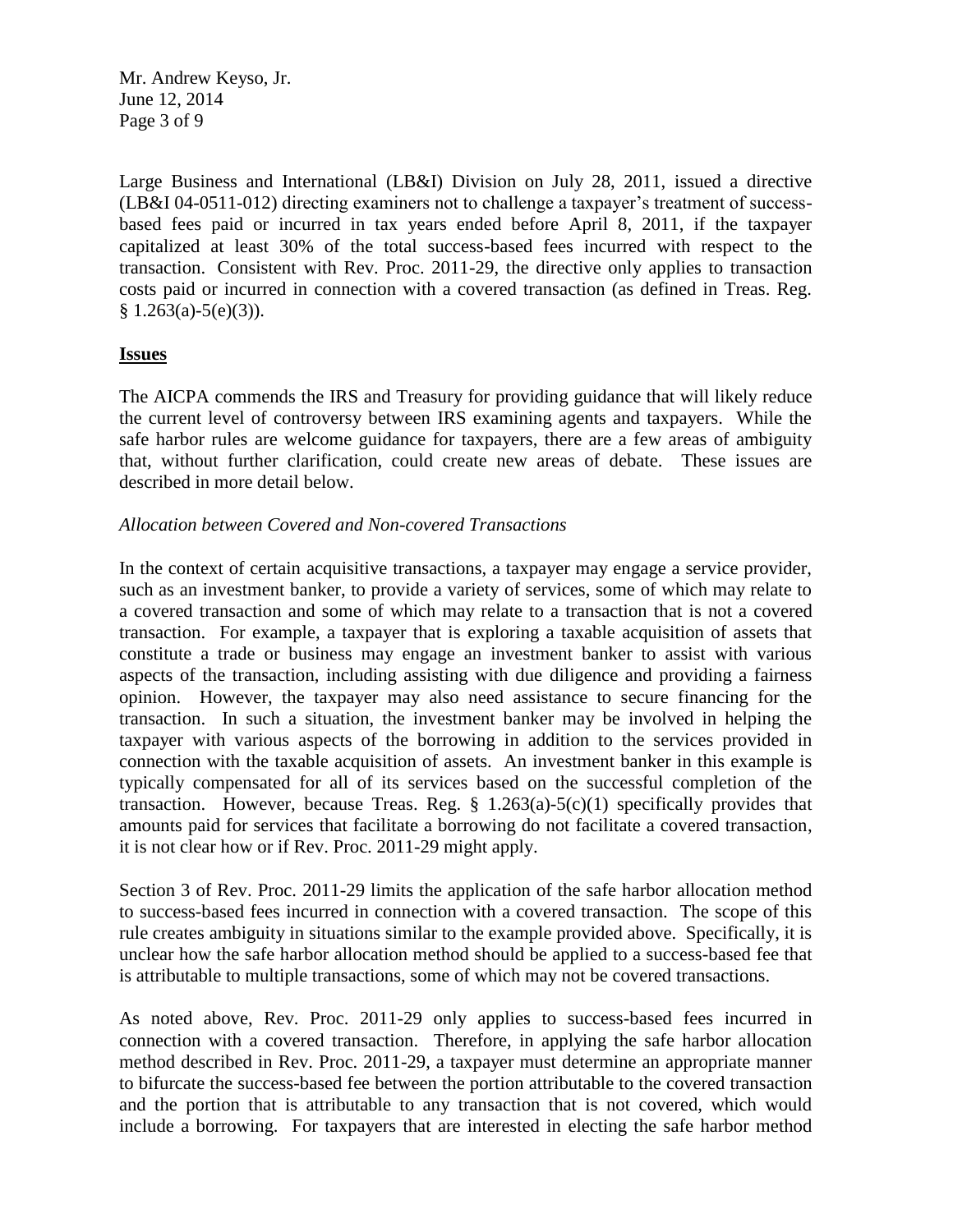Mr. Andrew Keyso, Jr. June 12, 2014 Page 4 of 9

described in Rev. Proc. 2011-29, the AICPA is concerned that imposing the documentation requirements of Treas. Reg.  $\S$  1.263(a)-5(f) (or similar requirements) to support such an allocation would frustrate the purpose for providing a simplified method of allocating success-based fees and invite a new controversy between taxpayers and IRS examining agents.

Therefore, the AICPA recommends that Rev. Proc. 2011-29 be clarified to provide taxpayers electing the safe harbor allocation method to choose one of options: (1) the electing taxpayer may treat 70% of the total fee as non-facilitative, and the remaining 30% as facilitative, but must assume that it facilitates the covered transaction only; or (2) the electing taxpayer may first allocate the entire fee between the covered and non-covered transaction, complying with the documentation requirements, and then apply the 70/30 method solely to allocate that portion between facilitative and non-facilitative costs with respect to the covered transaction.

### *Milestone Payments Applied to Payment of Success-Based Fee*

Another area of ambiguity arises in situations where a service provider may receive a milestone payment (e.g., a payment due upon the occurrence of a particular event that relates to all services to be rendered during the transaction) that will be applied to a successbased fee (if earned), but is nonrefundable if the transaction does not successfully close. For example, during the course of investigating a potential covered transaction, a taxpayer may request its investment banker to provide a fairness opinion. In some cases, the engagement letter with the investment banker provides that a milestone payment will be paid at the time the fairness opinion is rendered. In these situations, the engagement letter further provides that in the event a covered transaction is consummated, the investment banker will be entitled to a success-based fee and that the prior milestone payment(s) will be applied as a credit against the success-based fee to determine the amount of the final payment owed to the investment banker. A similar situation occurs when engagement letters for attorneys provide that, in the event a covered transaction is consummated, the attorneys will be entitled to a success-based fee against which prior payments received in connection with legal services rendered during the transaction will be credited.

These situations are becoming more common and introduce another ambiguity for taxpayers that would like to utilize the safe harbor allocation method described in Rev. Proc. 2011-29. Specifically, there is some question as to whether the safe harbor allocation method should be applied to the full amount of the success-based fee (a portion of which was paid upon attaining a certain milestone) or whether the safe harbor allocation method should be applied only to the final payment (i.e., the success-based fee less the milestone payment(s)).

The IRS recently addressed the treatment of milestone payments in Chief Counsel Advice 201234027, dated July 16, 2012 (the "CCA"). Under the facts in the CCA, an investment banker received two milestone payments totaling \$2 million for services related to a covered transaction, as defined in Treas. Reg.  $\S$  1.263(a)-5(e)(3). Further, if the transaction successfully closed, the milestone payments would be credited to a \$10 million success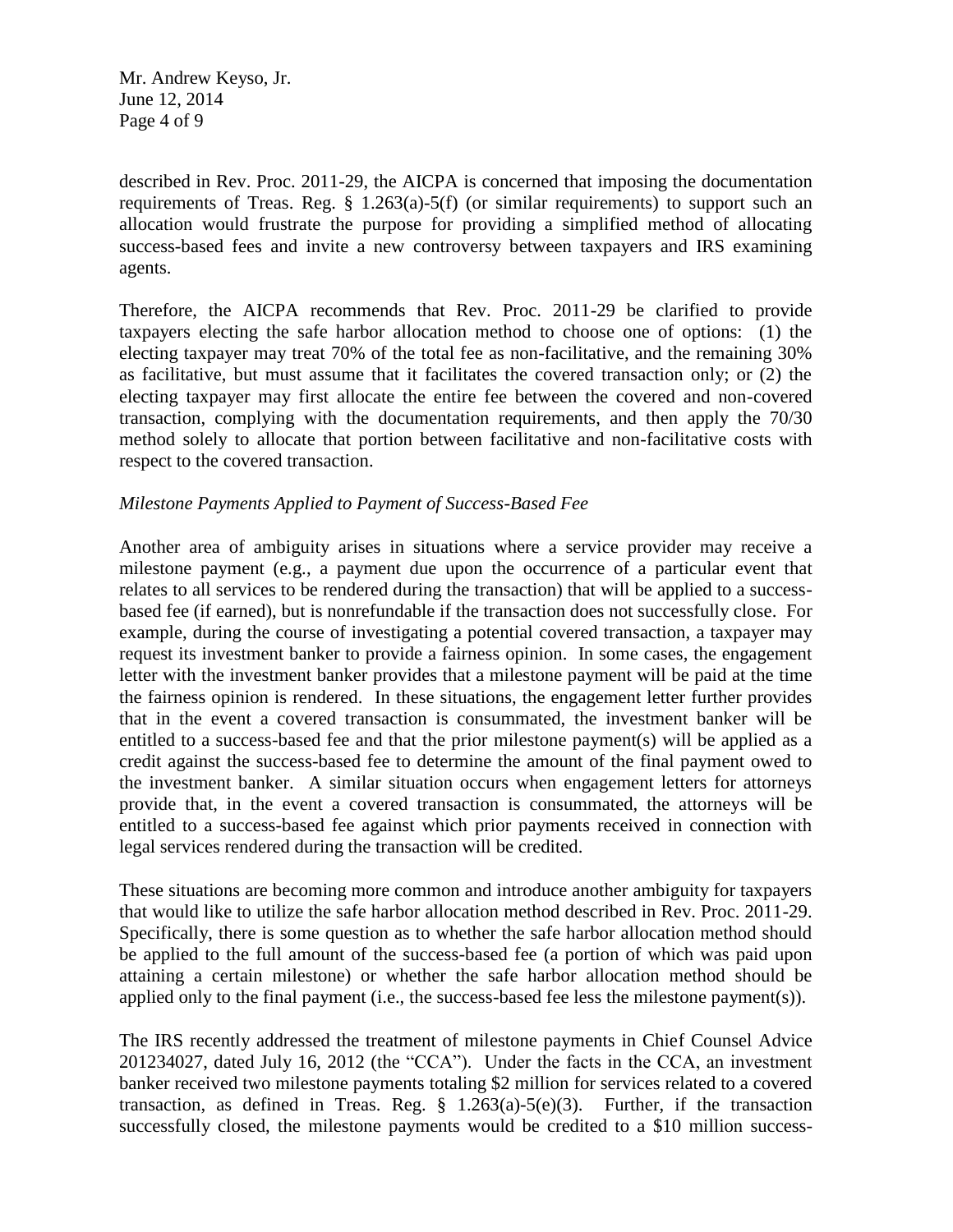Mr. Andrew Keyso, Jr. June 12, 2014 Page 5 of 9

based fee owed to the investment banker, resulting in an additional payment of \$8 million upon closing. If the transaction did not successfully close, then the milestone payments were nonrefundable. The CCA concludes that the safe harbor election in Rev. Proc. 2011- 29 would apply to the additional \$8 million payable at closing, but not to the \$2 million milestone payments, because the milestone payments did not meet the definition of a success-based fee as defined in Treas. Reg. § 1.263(a)-5(f). The CCA further concludes that, with respect to the milestone payments, the taxpayer must establish, based on all the facts and circumstances, whether the investment banker's activities were facilitative or not.

The crediting of milestone payments to the amounts owed upon the successful closing of the transaction demonstrates that the milestone payments relate to all the services performed under the engagement. The fact that milestone payments are paid before the closing date of a transaction and are nonrefundable in nature does not alter the intent of the parties that the payments relate to all services performed under the contract. Instead, these conditions merely acknowledge the need to provide some interim compensation to support the amount of services provided prior to closing and the lengthy period of time over which these services are provided. The conclusion in the CCA allows for a different allocation percentage for milestone payments than for the remainder of payments due upon closing. This creates the illogical result that different allocation percentages can be applied to the same services performed at the same time.

The IRS LB&I Division recently published a directive, LB&I-04-0114-001 (the "Directive") providing that if the requirements set forth therein are satisfied, examiners will not challenge a taxpayer's application of the safe harbor to "eligible milestone payments" incurred during the course of a covered transaction. This directive updates and modifies an earlier similar directive (LB&I-04-0413-002), and expands the scope of eligible milestone payments. The directive defines an eligible milestone payment to mean a milestone payment paid for investment banking services that is creditable against a success-based fee. The directive does not define what services are included in the scope of the term "investment banking services." The AICPA believes that this directive will help to prevent needless controversy between taxpayers and the IRS regarding the type and extent of documentation required to establish that a portion of a milestone payment for investment banking services is allocable to activities that do not facilitate a covered transaction based on the conclusion in the CCA. The directive will not, however, prevent such controversy for milestone payments for services other than investment banking and is not an official pronouncement that is binding on the Service in the event of a controversy.

While the AICPA appreciates the action that LB&I has taken to minimize the potential controversy that could result based on the holding in the CCA, the AICPA nonetheless recommends that the IRS and Treasury clarify Rev. Proc. 2011-29 to provide that, in situations where a milestone payment is earned and ultimately applied as a credit against a success-based fee, a taxpayer may apply the safe harbor allocation method to the entire fee (including the milestone payment), regardless of the services related to the milestone payment and regardless of when the milestone payment was paid during the course of the transaction. The AICPA believes that allowing taxpayers to apply the safe harbor allocation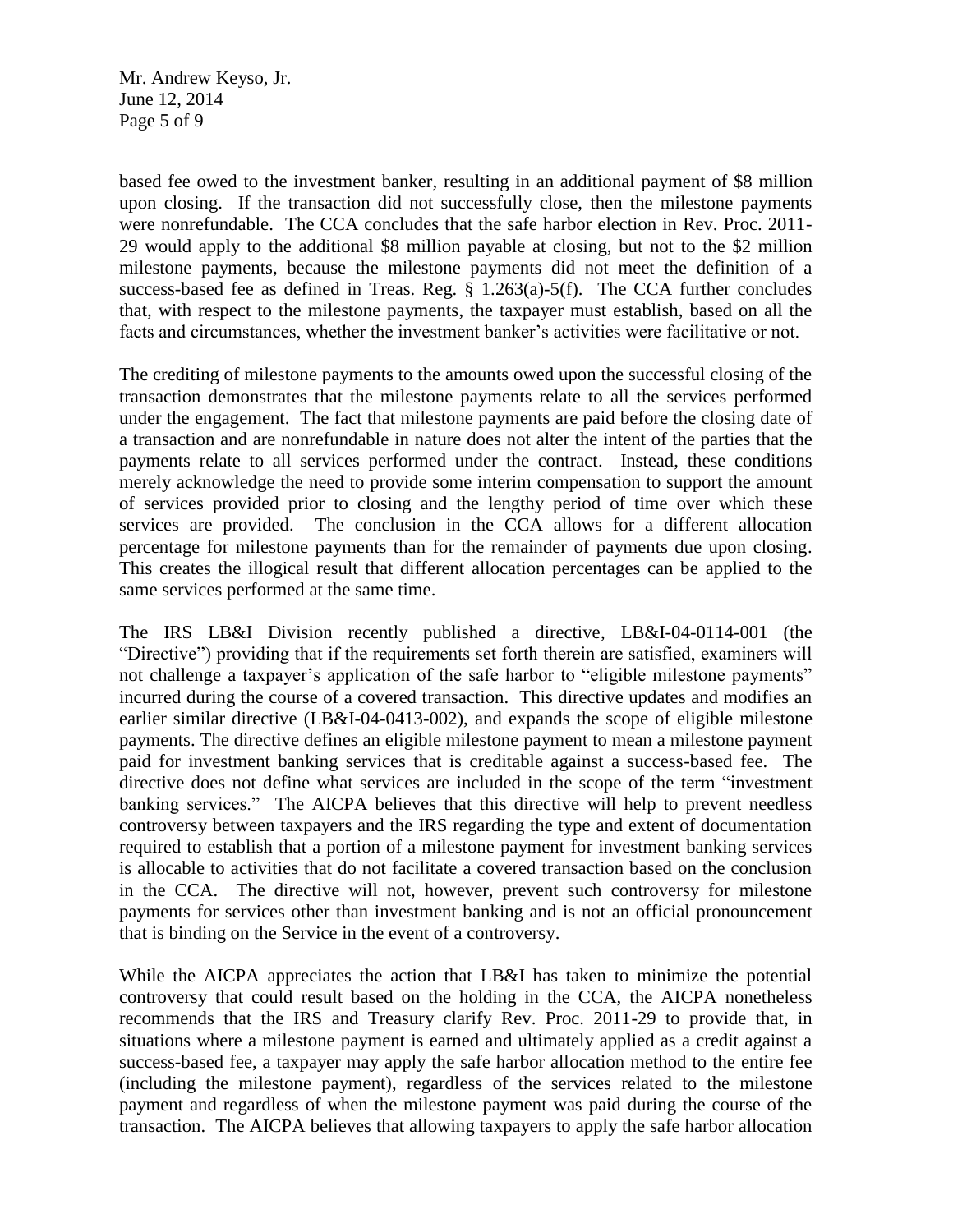Mr. Andrew Keyso, Jr. June 12, 2014 Page 6 of 9

method to the total success-based fee whether payable to an investment banker or any other service providerwhen fee is payable upon the successful closing of the transaction is consistent with the purpose of Rev. Proc. 2011-29, would serve to reduce the controversy between the IRS and taxpayers, and would increase the administrability of Rev. Proc. 2011- 29.

### *Contingent Employee Compensation*

It is common for employee bonuses or other compensation to be triggered as a result of the closing of a transaction. In such a situation, an issue arises as to whether such compensation is subject to the success-based fee safe harbor. A success-based fee is defined in Treas. Reg. § 1.263(a)-5(f) as an amount that is contingent on the successful closing of a transaction described in Treas. Reg. § 1.263(a)-5(a). This is a broad definition that, on its face, could include employee compensation contingent on the closing of a transaction. However, Treas. Reg. § 1.263(a)-5(d)(1) contains a simplifying convention whereby employee compensation is treated as an amount that does not facilitate a transaction described in Treas. Reg. § 1.263(a)-5(a). For this purpose, Treas. Reg. § 1.263(a)-5(d)(2) provides that the term employee compensation includes compensation (including salary, bonuses, and commissions) paid to an employee of a taxpayer.

If the definition of success-based fee is read broadly to include employee compensation contingent upon the closing of the transaction, the simplifying convention for employee compensation would be in conflict with the general rule that success-based fees are presumed to facilitate a transaction unless the taxpayer maintains documentation establishing otherwise. This conflict is heightened by the application of the safe harbor method in Rev. Proc. 2011-29 because such a broad definition would require that 30% of the contingent employee compensation be capitalized. To avoid this conflict, the definition of a success-based fee should be interpreted not to include contingent employee compensation. Such compensation would be treated as an amount that does not facilitate the transaction under the regulations. Such an interpretation would be consistent with the conclusions reached in a number of Technical Advice Memoranda (TAM), including TAM 9527005, TAM 9721002, and TAM 9540003, where the IRS concluded that the origin of such compensation is the employment relationship and not the transaction triggering the compensation. The AICPA is concerned that the definition of a success-based fee could be construed broadly, and as such, believes this clarification is necessary to prevent any potential controversy between examining agents and taxpayers as to the proper treatment of contingent employee compensation.

# *Documentation and Clear Reflection of Income*

The AICPA is concerned that examining agents may assert that the safe harbor allocation method, even if properly elected, does not result in a clear reflection of income in a situation where documentation relating to a success-based fee could be interpreted in a manner that supports capitalizing more than 30% of the fee. The AICPA believes that clarification is needed to establish that the safe harbor method in Rev. Proc. 2011-29 is appropriate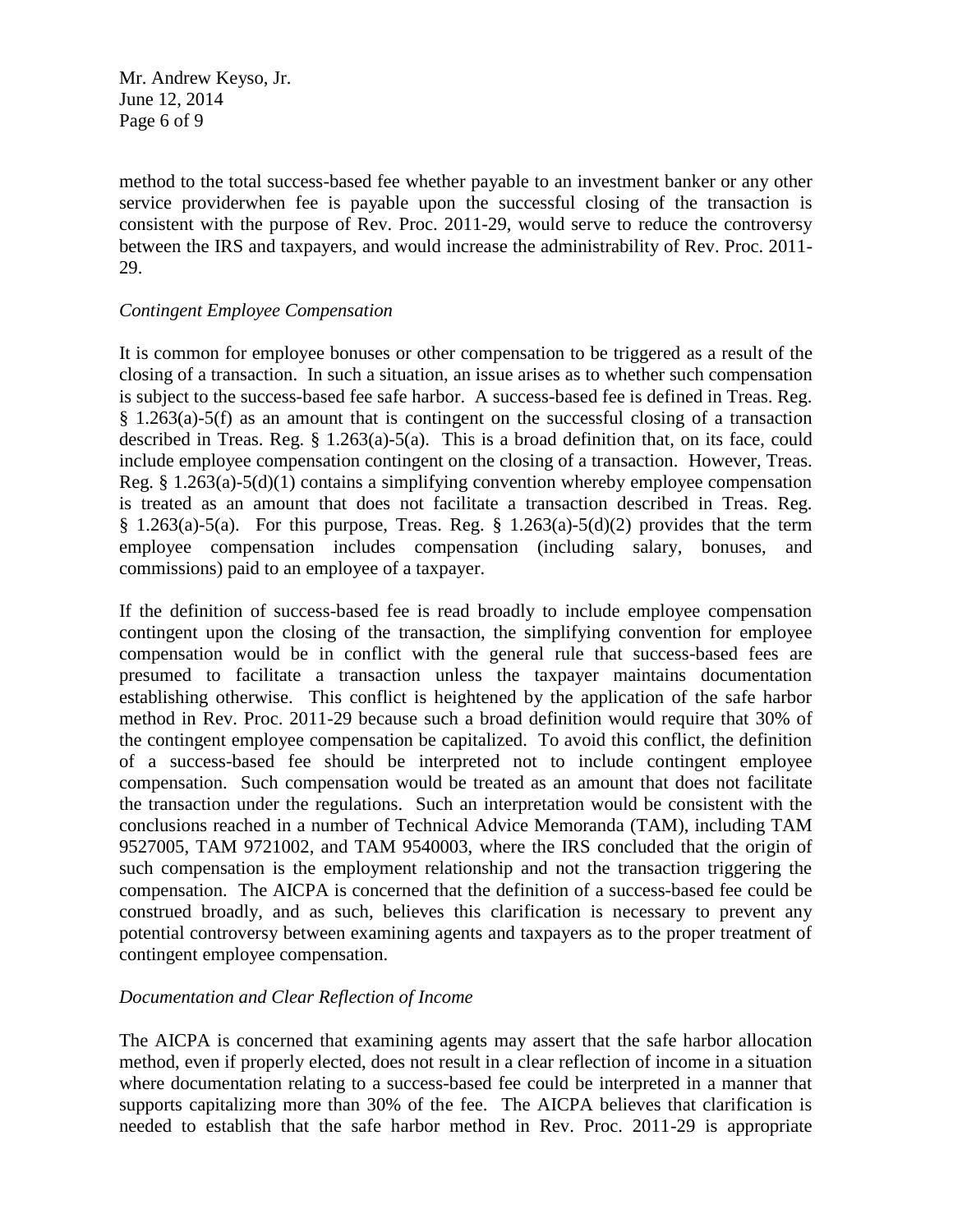Mr. Andrew Keyso, Jr. June 12, 2014 Page 7 of 9

regardless of whether documentation related to the success-based fee could be interpreted as requiring more than 30% of the success-based fee to be capitalized. Therefore, the AICPA believes that Rev. Proc. 2011-29 should be clarified to provide that the safe harbor method would still be proper in such a situation. In addition, the AICPA recommends that Rev. Proc. 2011-29 further clarify that the safe harbor method would still apply in such a situation even if the examining agent did not believe that the method clearly reflected income under a taxpayer's facts and circumstances (i.e., the proper election of the safe harbor method will be deemed to clearly reflect the taxpayer's income).

## **Illustrative Examples**

The AICPA believes that the areas of ambiguity described above could be clarified with the addition of examples to illustrate how the safe harbor allocation method described in Rev. Proc. 2011-29 should be applied in various situations. Included below are three examples that the AICPA believes would address the concerns described above.

*Example 1. Allocation of success-based fee to covered and non-covered transactions.* Company A engaged Investment Banker to provide investment banking services for a potential taxable acquisition of assets that constitute a trade or business, which is a covered transaction described in Treas. Reg. § 1.263(a)-5(e)(3)(i). Investment Banker also assisted Company A with a borrowing described in Treas. Reg.  $\S 1.263(a) - 5(a)(9)$  in connection with the transaction. Company A paid a single success-based fee of \$30 million to Investment Banker for all services provided in connection with the transaction. Company A is able to document that \$5 million of the \$30 million relates to the borrowing. Company A elects to apply the safe harbor allocation method described in section 4 of Rev. Proc. 2011-29. Therefore, Company A may \$5 million as attributable to the borrowing and apply the safe harbor to the remaining \$25 million. Thus, under this option, it would treat 30% of the \$25 million portion, or \$7.5 million, as an amount that facilitated the transaction and 70%, or \$17.5, as an amount that did not facilitate the transaction. Alternatively, Company A may instead opt to apply the safe harbor to the entire \$30 million fee. As a result of this option, 30% of the total fee, or \$9 million, is deemed to facilitate the covered transaction, and the remaining \$21 million is deemed not to facilitate a capital transaction.

*Example 2. Milestone payment applied to payment of success-based fee.* Company A engaged Investment Banker to provide investment banking services for a potential taxable acquisition of an ownership interest in a business entity where, after the acquisition, the acquirer and the target would be related within the meaning of section 267(b) or 707(b), which is a covered transaction described in Treas. Reg.  $\S$  1.263(a)-5(e)(3)(ii). The engagement letter between Company A and Investment Banker stipulated that Company A must pay a nonrefundable milestone payment of \$3 million upon the issuance of Investment Banker's fairness opinion to Company A, and such milestone payment will be applied to the total success-based fee payable to Investment Banker upon the successful closing of the transaction. Upon the successful closing of the transaction, Company A owed Investment Banker a success-based fee of \$40 million. Because Company A previously paid the \$3 million milestone payment to Investment Banker, Company A paid Investment Banker \$37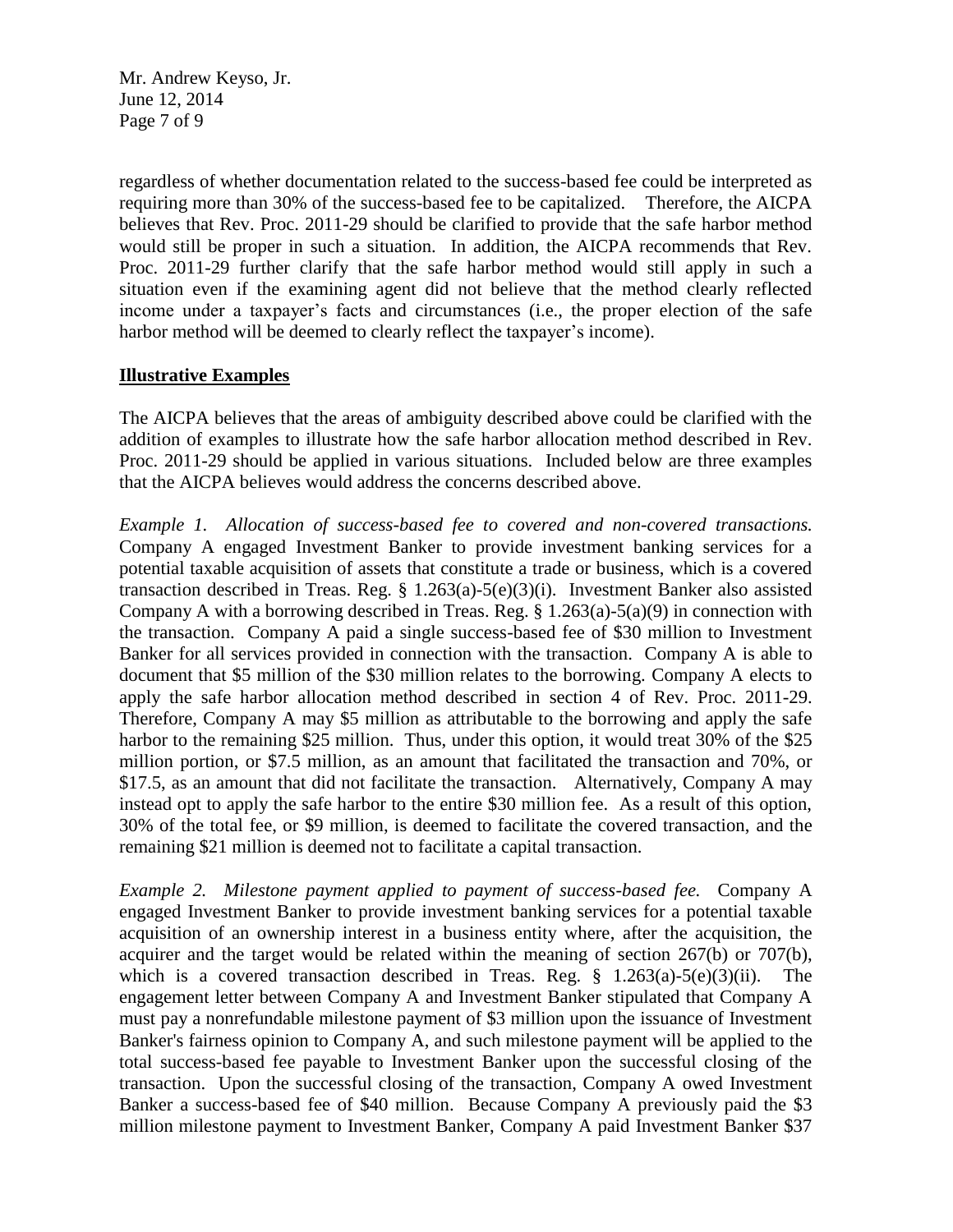Mr. Andrew Keyso, Jr. June 12, 2014 Page 8 of 9

million at the time the transaction closed. Company A elects to apply the safe harbor allocation method described in section 4 of Rev. Proc. 2011-29. Therefore, Company A will treat 30% of the \$40 million fee paid to Investment Banker (inclusive of the milestone payment), or \$12 million, as an amount that facilitated the transaction and will treat the remaining 70%, or \$28 million, as an amount that did not facilitate the transaction.

*Example 3*. *Contingent employee compensation, documentation and clear reflection of income.* Company B was the target acquired in a transaction described in Treas. Reg. § 1.263(a)-5(e). Company B paid a fee of \$1,000,000 to Investment Banker that was contingent upon the successful closing of the transaction. Company B also paid bonuses to employees in the amount of \$200,000 that were required to be paid upon the closing of the transaction. These were the only fees paid by Company B that were contingent upon the successful closing of the transaction. Documentation exists that supports that more than 30% of the activities performed by Investment Banker facilitated the transaction. Company B elected to apply the safe harbor allocation method described in section 4 of Rev. Proc. 2011-29. Therefore, Company B treated \$300,000 of the fee paid to Investment Banker as an amount that facilitated the transaction and treated the remaining \$700,000 as an amount that did not facilitate the transaction. In addition, Company B did not treat any portion of the bonuses paid to the employees as amounts facilitating the transaction.

Because of the simplifying rule for employee compensation in Treas. Reg. § 1.263(a)-  $5(d)(1)$ , Company B was not required to treat the bonuses paid to the employees as an amount that facilitated the transaction. Further, because the safe harbor allocation method under Rev. Proc. 2011-29 is applied in lieu of maintaining the documentation required by Treas. Reg.  $\S$  1.263(a)-5(f), the safe harbor allocation method may be applied by Company B regardless of any interpretation or existence of documentation relating to the activities underlying the success-based fee. Further, the safe harbor allocation method is deemed to clearly reflect income. Therefore, Company B may apply the safe harbor allocation method described in section 4 of Rev. Proc. 2011-29 to the success-based fee paid to Investment Banker. The safe harbor allocation method described in section 4 of Rev. Proc. 2011-29 does not apply to the bonuses paid to the employees.

\* \* \* \* \*

We appreciate your consideration of our recommendations and believe they require minor, but important, changes that are necessary to fully carry out the objective of Rev. Proc. 2011- 29. We welcome a further discussion of these issues and our recommendations, and members of the task force are available to meet with government officials in this regard. If you have any questions, please contact David Auclair, Chair, AICPA Success-Based Fee Task Force and Immediate Past-Chair, AICPA Tax Methods and Periods Technical Resource Panel, at (202) 521-1515, or [david.auclair@us.gt.com;](mailto:david.auclair@us.gt.com) Carol Conjura, Chair, AICPA Tax Methods and Periods Technical Resource Panel, at (202) 533-3040, or [cconjura@kpmg.com;](mailto:cconjura@kpmg.com) or Jason Cha, AICPA Technical Manager, at (202) 434-9268, or [jcha@aicpa.org.](mailto:jcha@aicpa.org)